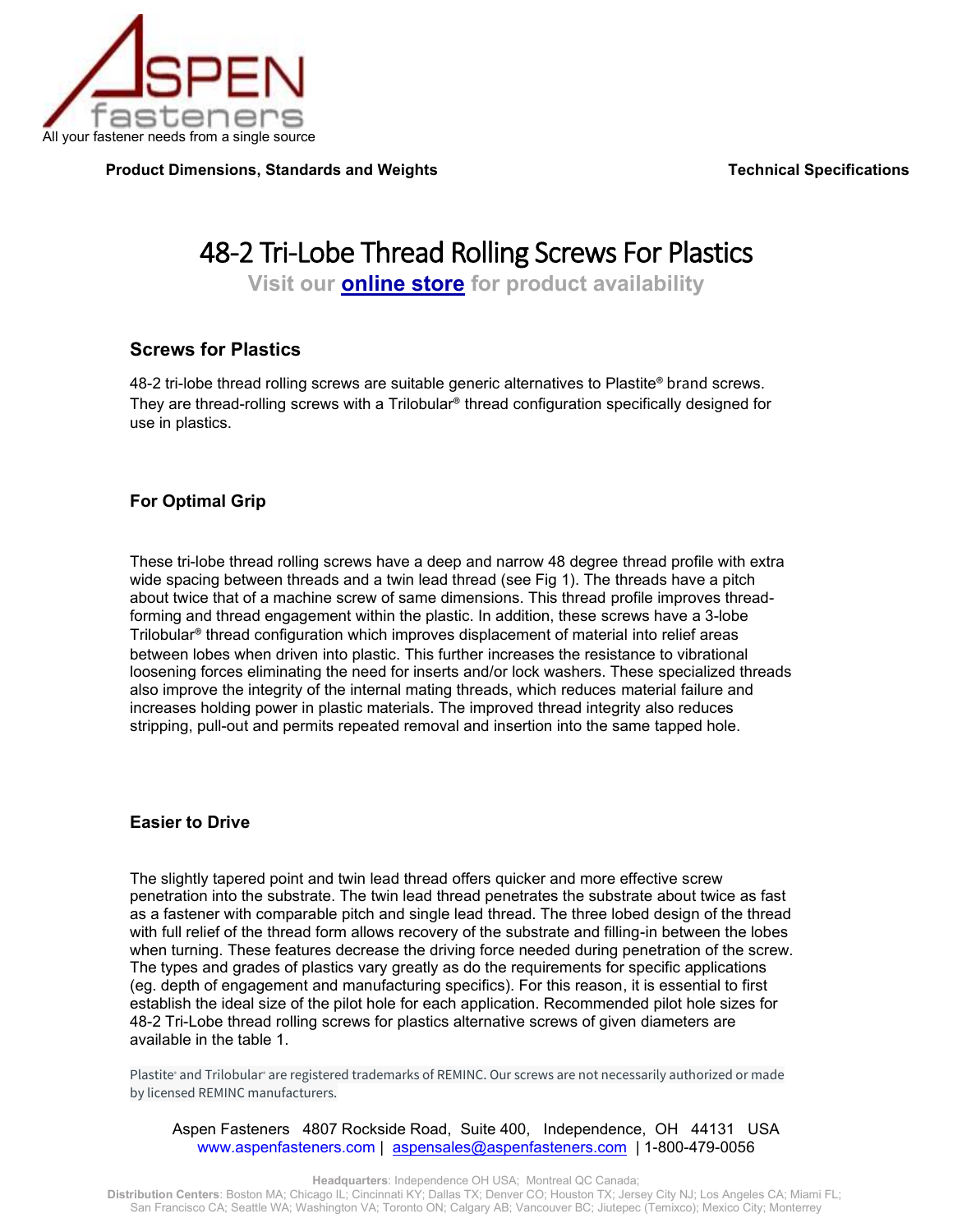

## **Technical Specifications and Recommended Pilot Hole Sizes for 48-2 Tri-Lobe Thread Rolling Screws**



| Screw                                                    | "C"                   |             | "D"                    |                                             | Minimum<br>out of | Recommended Pilot Hole<br>Size |                  |
|----------------------------------------------------------|-----------------------|-------------|------------------------|---------------------------------------------|-------------------|--------------------------------|------------------|
|                                                          | Circumscribing circle |             | <b>Across Center</b>   |                                             |                   |                                |                  |
| Size                                                     |                       |             |                        |                                             | Round             | Soft Ductile                   | <b>Brittle</b>   |
|                                                          | max                   | min         | max                    | min                                         |                   | <b>Materials</b>               | <b>Materials</b> |
| $0 - 40$                                                 | 0.0665                | 0.0635      | 0.0635                 | 0.0605                                      | 0.002             | 0.0498                         | 0.0490           |
| $2 - 28$                                                 | 0.092                 | 0.086       | 0.089                  | 0.083                                       | 0.002             | 0.076                          | 0.080            |
| $3 - 24$                                                 | 0.110                 | 0.104       | 0.106                  | 0.100                                       | 0.002             | 0.088                          | 0.094            |
| $4 - 20$                                                 | 0.127                 | 0.121       | 0.123                  | 0.117                                       | 0.002             | 0.100                          | 0.106            |
| $5 - 20$                                                 | 0.136                 | 0.132       | 0.123                  | 0.117                                       | 0.002             |                                |                  |
| $6 - 19$                                                 | 0.147                 | 0.141       | 0.143                  | 0.137                                       | 0.003             | 0.122                          | 0.128            |
| $7 - 18$                                                 | 0.166                 | 0.160       | 0.160                  | 0.154                                       | 0.004             | 0.134                          | 0.142            |
| $8 - 16$                                                 | 0.185                 | 0.179       | 0.179                  | 0.173                                       | 0.004             | 0.149                          | 0.158            |
| $9 - 15$                                                 | 0.199                 | 0.193       | 0.193                  | 0.187                                       | 0.004             | 0.162                          | 0.172            |
| $10 - 14$                                                | 0.212                 | 0.206       | 0.208                  | 0.202                                       | 0.004             | 0.175                          | 0.185            |
| $12 - 11$                                                | 0.235                 | 0.229       | 0.230                  | 0.224                                       | 0.005             | 0.195                          | 0.206            |
| $1/2 - 14$                                               | 0.232                 | 0.226       | 0.226                  | 0.220                                       | 0.005             | 0.195                          | 0.205            |
| $1/4 - 10$                                               | 0.276                 | 0.270       | 0.268                  | 0.262                                       | 0.006             | 0.224                          | 0.240            |
| $5/16 - 9$                                               | 0.345                 | 0.336       | 0.335                  | 0.325                                       | 0.006             | 0.286                          | 0.303            |
| Tolerances on length                                     |                       | 0 thru 1/4' |                        | thru 3/4" +/- 0.030"<br>$>$ 3/4" +/- 0.050" |                   |                                |                  |
|                                                          |                       | > 1/4" dia  | all lengths +/- 0.050" |                                             |                   |                                |                  |
| unless otherwise specified, all dimensions are in inches |                       |             |                        |                                             |                   |                                |                  |

table 1

### Aspen Fasteners 4807 Rockside Road, Suite 400, Independence, OH 44131 USA [www.aspenfasteners.com](http://www.aspenfasteners.com/) | [aspensales@aspenfasteners.com](mailto:aspensales@aspenfasteners.com) | 1-800-479-0056

**Headquarters**: Independence OH USA; Montreal QC Canada;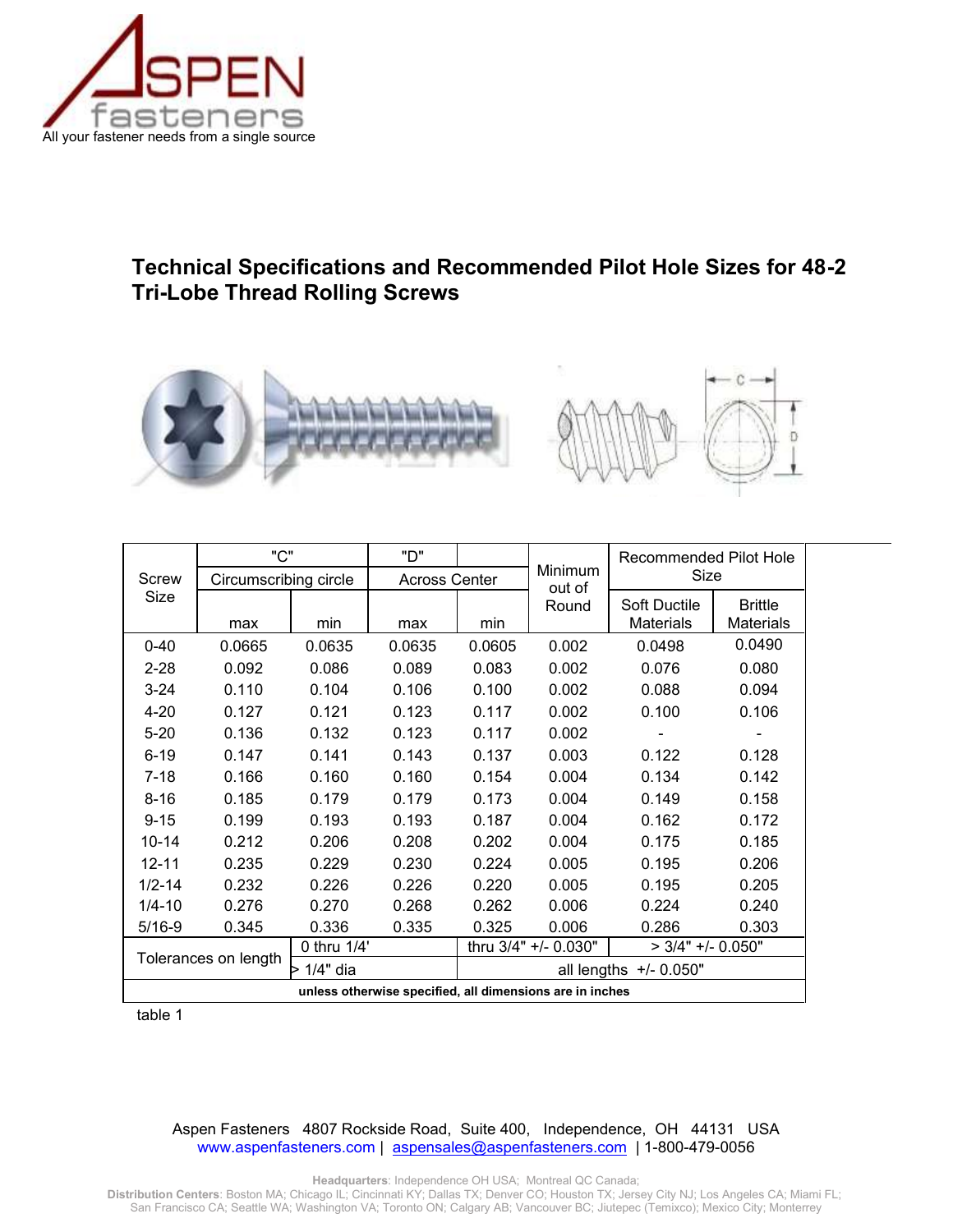

#### **Description:**

Tri-lobe thread rolling screw having twin lead thread design; deep and narrow 48 degree thread profile and extra wide spacing between threads and a 1-2 thread tapered point.

#### **Applications:**

Specifically designed screw for use in plastics (thermoplastics, engineering resins, thermosets). The specialized thread profile improves the internal thread quality enhancing holding power, and thereby reduces stripping and pull-out and allows for repeated removal and insertion into the same tapped hole.

#### **Material:**

- AISI1022 steel or equivalent quench and tempered case hardened to Rockwell C45 min (core hardness Rockwell C28-38)
- 18-8 stainless steel (core hardness Rockwell B90-C20)
- 410 austentic stainless steel annealed, quench and tempered (core hardness Rockwell C34-C42)

#### **Plating:**

Carbon steel screws are available in clear zinc, black zinc and black oxide. Stainless steel screws have no additional coating

Aspen Fasteners 4807 Rockside Road, Suite 400, Independence, OH 44131 USA [www.aspenfasteners.com](http://www.aspenfasteners.com/) | [aspensales@aspenfasteners.com](mailto:aspensales@aspenfasteners.com) | 1-800-479-0056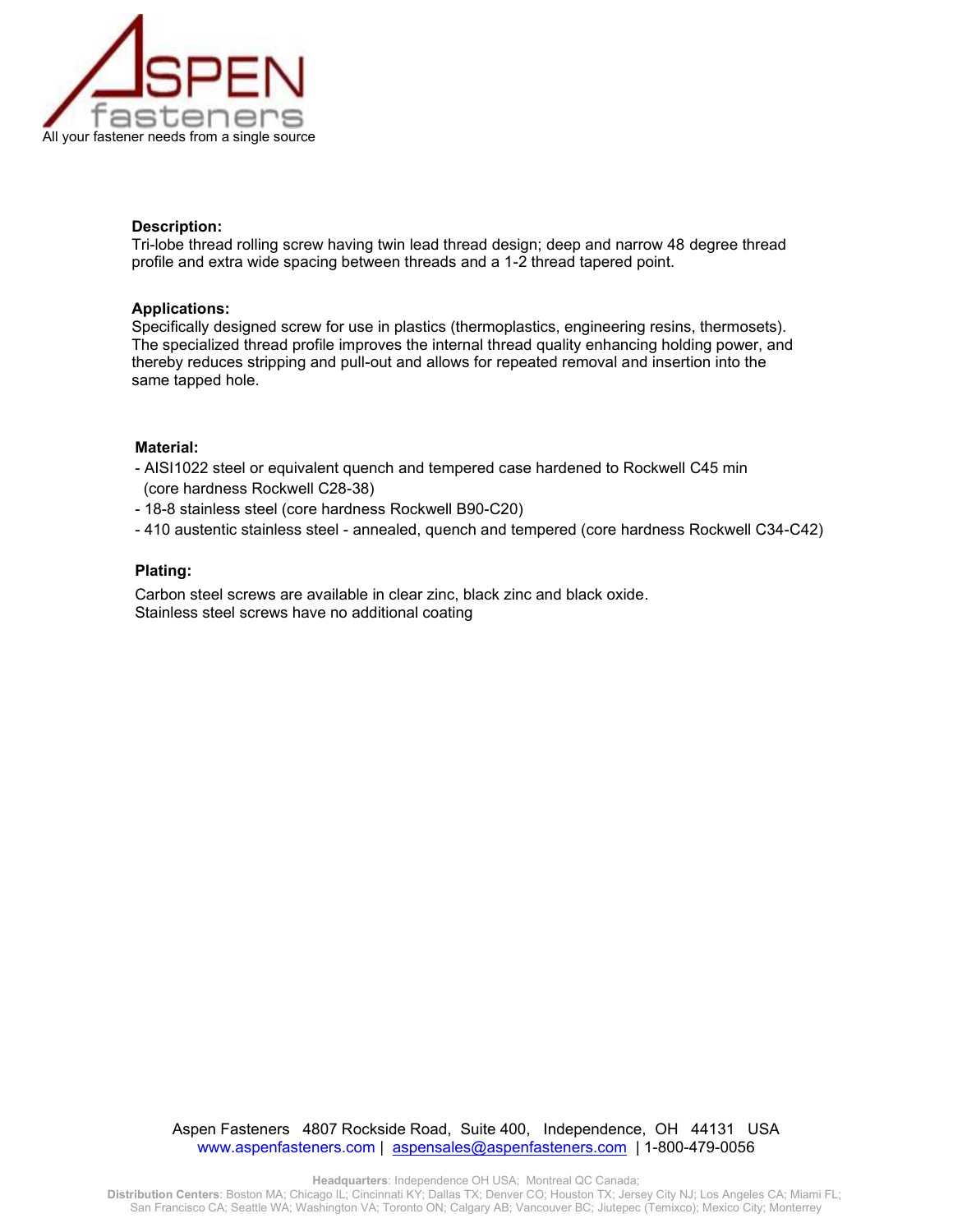

## **48-2 Tri-Lobe Thread Rolling Screws Available from Aspen Fasteners**

### [SC196](http://www.aspenfasteners.com/Trilobular-Thread-Rolling-s/5649.htm) [SC197](http://www.aspenfasteners.com/Trilobular-Thread-Rolling-s/5657.htm) SC197 SC197 SC197 SC197 SC197 SC197 SC197 SC197 SC197 SC197 SC197 SC197 SC197 SC197 SC19

48-2 Tri-Lobe Thread Rolling Screws - Flat Phillips Drive Steel, Black Oxide Full Thread 48 degree Thread Profile with 2 Lead Threads

### [SC198](http://www.aspenfasteners.com/Trilobular-Thread-Rolling-s/5660.htm) [SC199](http://www.aspenfasteners.com/Trilobular-Thread-Rolling-s/5664.htm) SC199 SC199 SC199 SC199 SC199 SC199 SC199 SC199 SC199 SC199 SC199 SC199 SC199 SC199 SC199 SC199 SC

48-2 Tri-Lobe Thread Rolling Screws - Flat 6-Lobe Drive Steel, Zinc Full Thread 48 degree Thread Profile with 2 Lead Threads

### [SC200](http://www.aspenfasteners.com/Trilobular-Thread-Rolling-s/5669.htm) SC200 [SC201](http://www.aspenfasteners.com/Trilobular-Thread-Rolling-s/5673.htm) SC201 SC201 SC201 SC201 SC201 SC201

48-2 Tri-Lobe Thread Rolling Screws - Flat Undercut 6-Lobe Drive Steel, Zinc Full Thread 48 degree Thread Profile with 2 Lead Threads

### [SC202](http://www.aspenfasteners.com/Trilobular-Thread-Rolling-s/5678.htm) SC202 SC202 SC202 SC202 SC202 SC202 SC202 SC202 [SC203](http://www.aspenfasteners.com/Trilobular-Thread-Rolling-s/5681.htm)

48-2 Tri-Lobe Thread Rolling Screws - Pan Phillips Drive Steel, Black Oxide Full Thread [48 degree Thread Profile with 2 Lead Threads](http://www.aspenfasteners.com/Plastite-Alternative-Screws-Flat-Phillips-Drive-Steel-Black-s/697.htm)

### [SC204](http://www.aspenfasteners.com/Trilobular-Thread-Rolling-s/5684.htm) [SC205](http://www.aspenfasteners.com/Trilobular-Thread-Rolling-s/5689.htm)

48-2 Tri-Lobe Thread Rolling Screws - Pan 6-Lobe Drive Steel, Black Zinc Full Thread [48 degree Thread Profile with 2 Lead Threads](http://www.aspenfasteners.com/Deck-Screws-Bugle-Phillips-Drive-s/434.htm)

### [SC206](http://www.aspenfasteners.com/Trilobular-Thread-Rolling-s/5692.htm) [SC207](https://www.aspenfasteners.com/Thread-Rolling-Screws-for-Plastic-Truss-Phillips-Zinc-s/5697.htm) SC207 SC207 SC207 SC207 SC207 SC207 SC207 SC207

48-2 Tri-Lobe Thread Rolling Screws - Pan 6-Lobe Drive Steel, Zinc Full Thread 48 degree Thread Profile with 2 Lead Threads

### [SC208](http://www.aspenfasteners.com/Trilobular-Thread-Rolling-s/5698.htm) [SC209](http://www.aspenfasteners.com/Trilobular-Thread-Rolling-s/5702.htm)

48-2 Tri-Lobe Thread Rolling Screws - Hex Indented Washer Slotted - Steel, Zinc Full Thread 48 degree Thread Profile with 2 Lead Threads

### [SC210](http://www.aspenfasteners.com/Trilobular-Thread-Rolling-s/5707.htm) SC210 [ST105](http://www.aspenfasteners.com/Trilobular-Thread-Rolling-s/7730.htm)

48-2 Tri-Lobe Thread Rolling Screws - Hex Indented Washer Unslotted - Steel, Zinc Full Thread 48 degree Thread Profile with 2 Lead Threads

48-2 Tri-Lobe Thread Rolling Screws - Flat Phillips Drive Steel, Zinc Full Thread 48 degree Thread Profile with 2 Lead Threads

48-2 Tri-Lobe Thread Rolling Screws - Flat Undercut Phillips Drive Steel, Zinc Full Thread 48 degree Thread Profile with 2 Lead Threads

48-2 Tri-Lobe Thread Rolling Screws - Pan Phillips Drive Steel, Black Zinc Full Thread 48 degree Thread Profile with 2 Lead Threads

48-2 Tri-Lobe Thread Rolling Screws - Pan Phillips Drive Steel, Zinc Full Thread 48 degree Thread Profile with 2 Lead Threads

48-2 Tri-Lobe Thread Rolling Screws - Pan 6-Lobe Drive Steel, Black Oxide Full Thread 48 degree Thread Profile with 2 Lead Threads

48-2 Tri-Lobe Thread Rolling Screws - Truss Phillips Drive Steel, Zinc Full Thread 48 degree Thread Profile with 2 Lead Threads

48-2 Tri-Lobe Thread Rolling Screws - Hex Indented Washer Unslotted - Steel, Black Oxide Full Thread 48 degree Thread Profile with 2 Lead Threads

48-2 Tri-Lobe Thread Rolling Screws - Flat Phillips Drive Stainless Steel, Full Thread 48 degree Thread Profile with 2 Lead Threads

Aspen Fasteners 4807 Rockside Road, Suite 400, Independence, OH 44131 USA [www.aspenfasteners.com](http://www.aspenfasteners.com/) | [aspensales@aspenfasteners.com](mailto:aspensales@aspenfasteners.com) | 1-800-479-0056